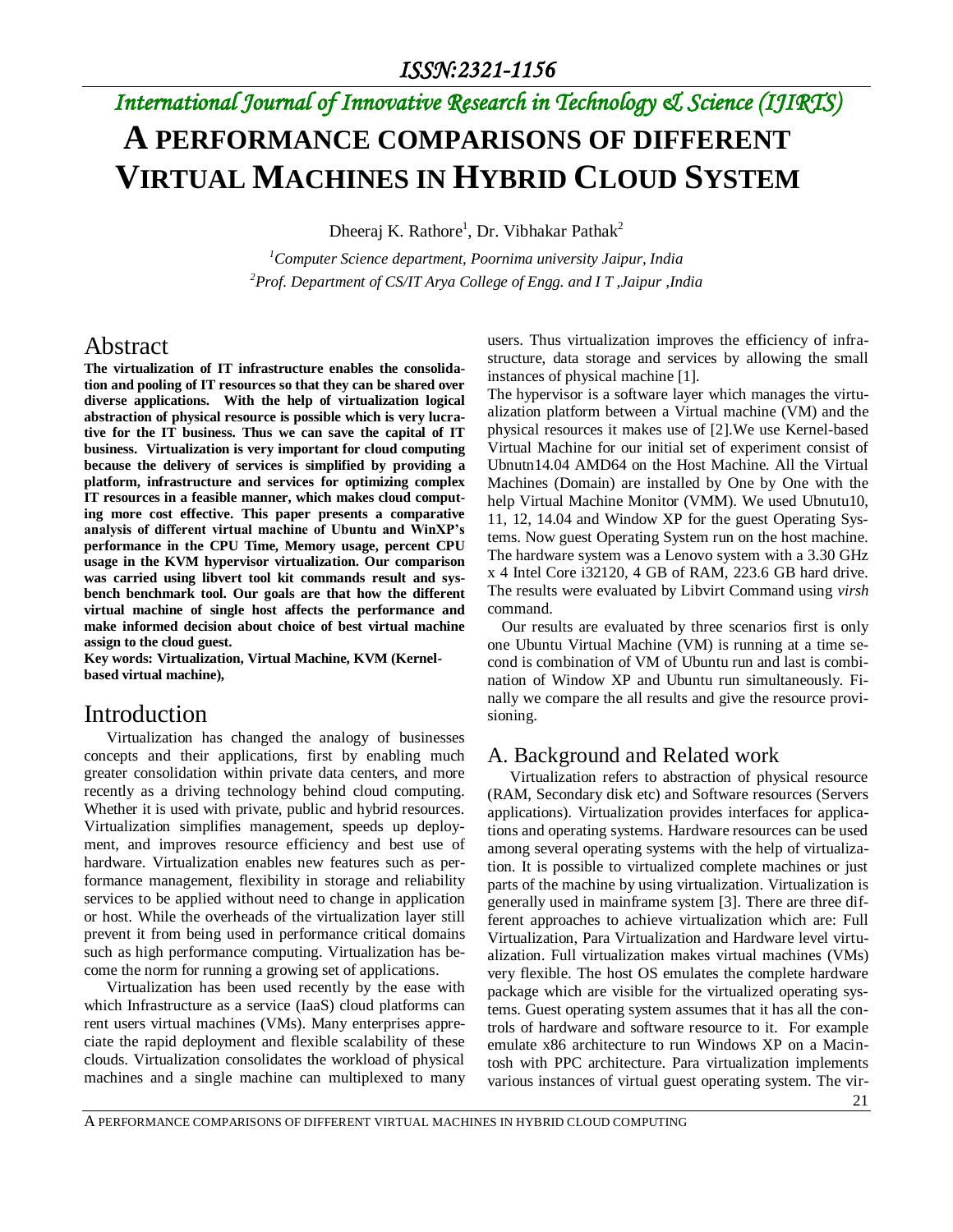## *International Journal of Innovative Research in Technology & Science(IJIRTS)*

tual machines use the virtualized image of operating system. This kind of virtualization is also known as Single Kernel Image (SKI) or container-based virtualization. Virtual server operating system is virtualized in this approach, which allows the hypervisor and the guest OS to collaborate on achieving the fastest, most robust performance. Hardware level virtualization is used in high performance and isolation for server technology. In hardware level virtualization virtual machine monitor directly run on the hardware that controls the access of the guest operating system to the hardware.

#### *A. Hypervisor*

There are various hypervisors are available for achieving the virtualization. Hypervisor is software layer between hardware and Virtual machine (VM) which enables virtualization. It is responsible to creating the virtual environment on which the guest virtual machines operate. It managed the guest systems and makes sure resources are allocated to the guests as it requires [4]. There are two types of hypervisor: Type I and Type II. Type I is lowest level of hypervisor which directly run on the host machine. All the resource management of Virtual Machine is done by hypervisor. This hypervisor is generally used in server virtualization. Type II hypervisor run on full host operating system to operate. This means that is working on the top of the host operating system. It requires fewer driver/hardware to interface with the host operating system. So this hypervisor has less issue to operating this. This hypervisor is used in Java Virtual Machine (JVM) to used application portability.

We use Kernel-based Virtual Machine (KVM) hypervisor to implement our project.-based virtual Machine (KVM) is used for experimentation. Kernel-based Virtual Machine is a kernel module for the Linux operating that allows for full virtualization in X86architecture. First introduced in 2006, and subsequently accepted into the Linux kernel tree for version 2.6.20. A hypervisor is consist of several software components generally having to write a scheduler, memory management, I/O-stack for a new hypervisor, as well as drivers for the architecture on the host machine. KVM unlike other hypervisors such as Xen, has focused the implementation on the guest handling of the virtualization and other resource management component. Since Linux has developed into a secure and stable operating system, as well as having some of the most important features for a hypervisor. When the KVM is installed to the machine it runs as a kernel module and work as a device on /dev/kvm. The device or module is work interface between guest and hardware. Every guest is initiated in the user space tool and supported by the QEMU. KVM manage the lower part of Virtual Machine such as controlling the guest when host migrate in hardware. Each guest processor is run its own thread that is spawned from the user space tool which is schedule by the hypervisor. The memory management of guest is done by user space tool, which maps the memory from the guest physical memory to the host virtual memory. Input/Output are also managed by the user space tools. KVM is never directly used, in most cases of Linux operating systems the kernel module is loaded and present by default.

#### *B. Commands of Libvirt*

We use Libvirt toolkit of communicate the hardware to Guest operating system performance. Libvirt is a toolkit which interacts with the virtualization capabilities of Linux and other Operating Systems. The goal of Libvirt is to provide a common and stable layer sufficient to securely manage domains on a node. With the Libvirt node can be managed in remotely connection. Libvirt should provide all APIs needed to do the management, such as: provision, create, modify, monitor, control, migrate and stop the domains within the limits of the support of the hypervisor for those operations. Libvirt also provide the monitoring management of the Virtual machines and Libvirt's API implements the management policies, checking the domain states, resource consumption of node. We use following commands of Libvirt with keyword *virsh*for our experimentation.

**Table No. 1 List of commands used for experimention.**

| <b>Command's Key-</b><br>word | <b>Description</b>                      |
|-------------------------------|-----------------------------------------|
| <b>Node (Host Commands)</b>   |                                         |
| Nodeinfo                      | Return basic information of node        |
| $node$ cpu-stats $-$          | Return the CPU usage time in percent-   |
| percent                       | age                                     |
| node memstats                 | Return the memory used by node          |
| <b>Domain Commands</b>        |                                         |
| Dominfo                       | Return basic information of Domain      |
| cpu-stats                     | Return the CPU usage time by Do-        |
|                               | main                                    |
| Vcpuinfo                      | Virtual Machine and host machine        |
|                               | CPU information.                        |
| <b>Monitoring Commands</b>    |                                         |
| $list - all$                  | Return the all domain name and thre Id  |
|                               | with current state (running or shut of) |
| Reboot                        | Run the reboot command in Guest         |
|                               | domain                                  |

### *C. Benchmarking*

This tool is a modular, cross-platform and multi-threaded benchmark tool for evaluating OS parameters that are important for a system running a database under intensive load. Sysbench tool evaluate the file I/O performance, scheduler performance, memory allocation and transfer speed, POSIX threads implementation performance anddatabase server performance. In Ubuntu14.04 sysbench is installed by following commands.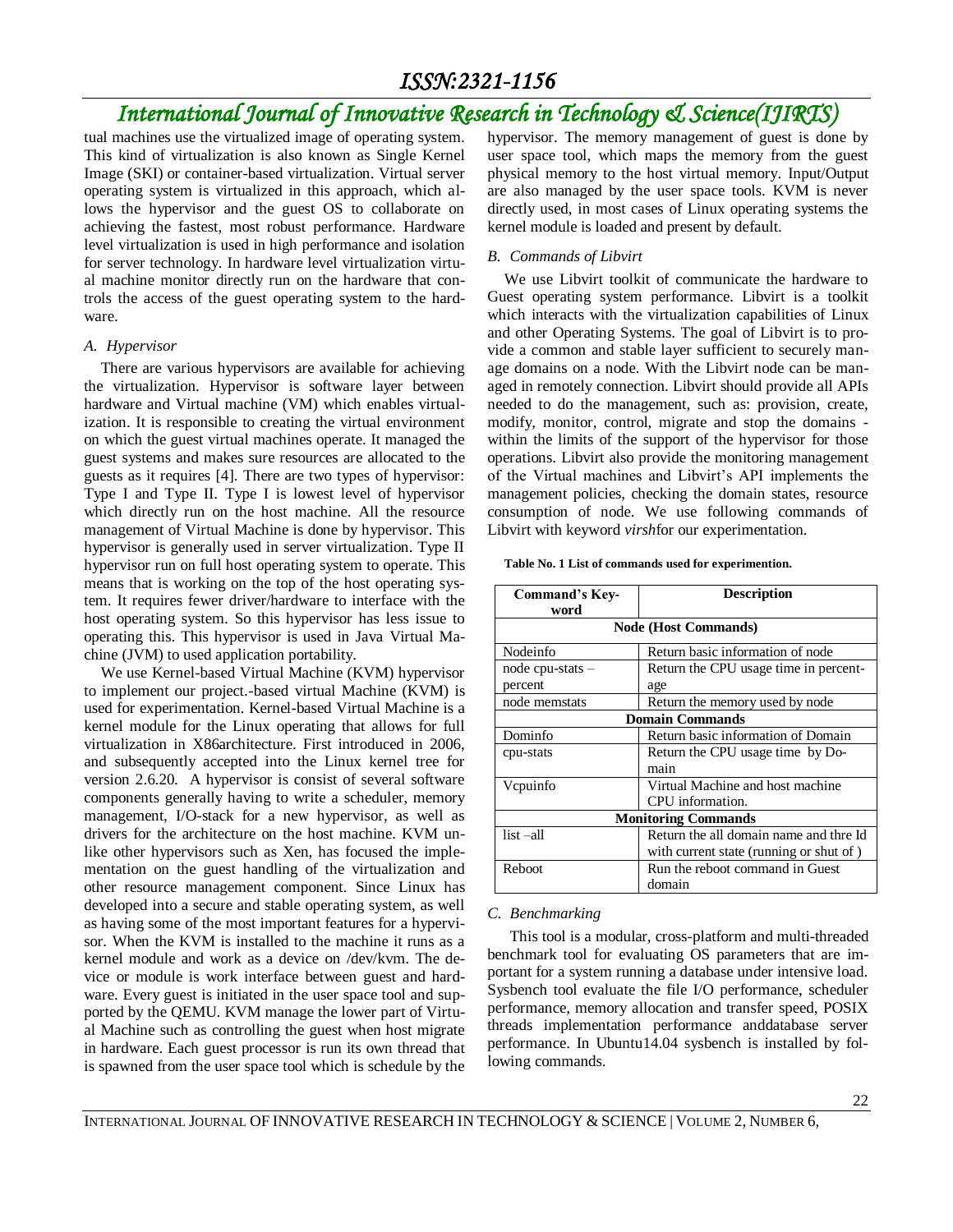## *International Journal of Innovative Research in Technology & Science(IJIRTS)*

### *# apt-get install sysbench*

After install this tool We analyzed the CPU performance of Ubuntu14.04 LTS.

## Methodology

The methodologies for our performance comparison of Virtual Machines depend on the workload taken by VM on to host (Ubuntu14.04). The components include CPU Time, CPU frequency, Memory (RAM, Buffer, and Cache), VCPU Time. Each component has different virtualization requirements that need to be tested with different workloads. We follow this with a set of more general workloads representative of higher-level applications. Thus how we assume it as a Hybrid Cloud System.

When a Virtual Machine created, it assign to specific number of Virtual CPUs (VCPU). VCPU ensure that how many cores this VM can use on to the host. But VCPU does not guarantee that physical machine is dedicated to VM. It represents a flexible assignment of physical machine to the VM. It is totally based on the scheduling weights of the different Virtual Machine. We implemented that a VMs are assign to single VCPU or maximum two VCPU in our system.

We divided our system into three different-2 scenarios so the analogue to the hybrid Cloud is full fill. In scenario 1 only the single Virtual Machine is run at a time. In this scenario only single virtual machine runs at time. After stable the virtual machine result is evaluated from every virtual machine. The parameters of results are CPU time and memory of Host machine (Ubuntu14.04). After that evaluates the result of virtual machine VCPU time, CPU Time, VCPU information. This scenario has four VM of Ubuntu flavor Ubuntu10, Ubuntu11, Ubuntu12, Ubuntu14.04.

In second scenario Combination of Ubuntu's flavor Virtual Machine runs at time. After stable the virtual machine result is evaluate for every virtual machine. The parameters of results are CPU time and memory of Host machine (Ubuntu14.04). After that evaluates the result of virtual machine VCPU time, CPU Time, VCPU information. This scenario has three Ubuntu's flavor Ubuntu10+Ubuntu11, Ubuntu11+Ubuntu14, Ubuntu10+Ubuntu14.

In third scenario Combination of Ubuntu's flavor and WinXP's virtual machine runs at time. The parameters of results are CPU time and memory of Host machine (Ubuntu14.04). After that evaluates the result of virtual machine VCPU time, CPU Time, VCPU information. This scenario has two Virtual Machine WindowXP and WindowXP+Ubuntu10.

After the implementation of Virtual Machines the Libirt tool kit is used for gaining the work load of the host (Ubuntu14.04 LTS) and various Guest. The workload is evaluated in parameters of CPU Time, memory and VCPU Time. When two Virtual Machines are running at a same time the Libvirt Commands is also able evaluate the workload of the individual virtual Machine. Finally we check the benchmarking of the system by sysbench tool. A general flow chart of our project is as following.



The goal of our system setup is to provide complete fairnessin all the aspects that can affect the system performance.

**Hardware setting:**For a fair comparison we run all host in same Host machine. Host Machine has processor of Intel corei3-2-2120 CPU @ 3.30 x 4, its RAM memory is 3.7 GB, Operating System type is 64-bits and Secondary Memory is 223.6 GB. Ubuntu14.04 LTS Operating System is installed in the Host Machine. Thus we established our Host Machine for the Project. In the host we installed the KVM/QEMU hypervisor and also installed Libvirt and sysbench benchmarking tool.

**Guest operating Systems:** In the guest operating system we implemented the Virtual Machine by Ubuntu10, Ubuntu11, Ubnutu12, Ubnutu14.04 LTS and Window XP.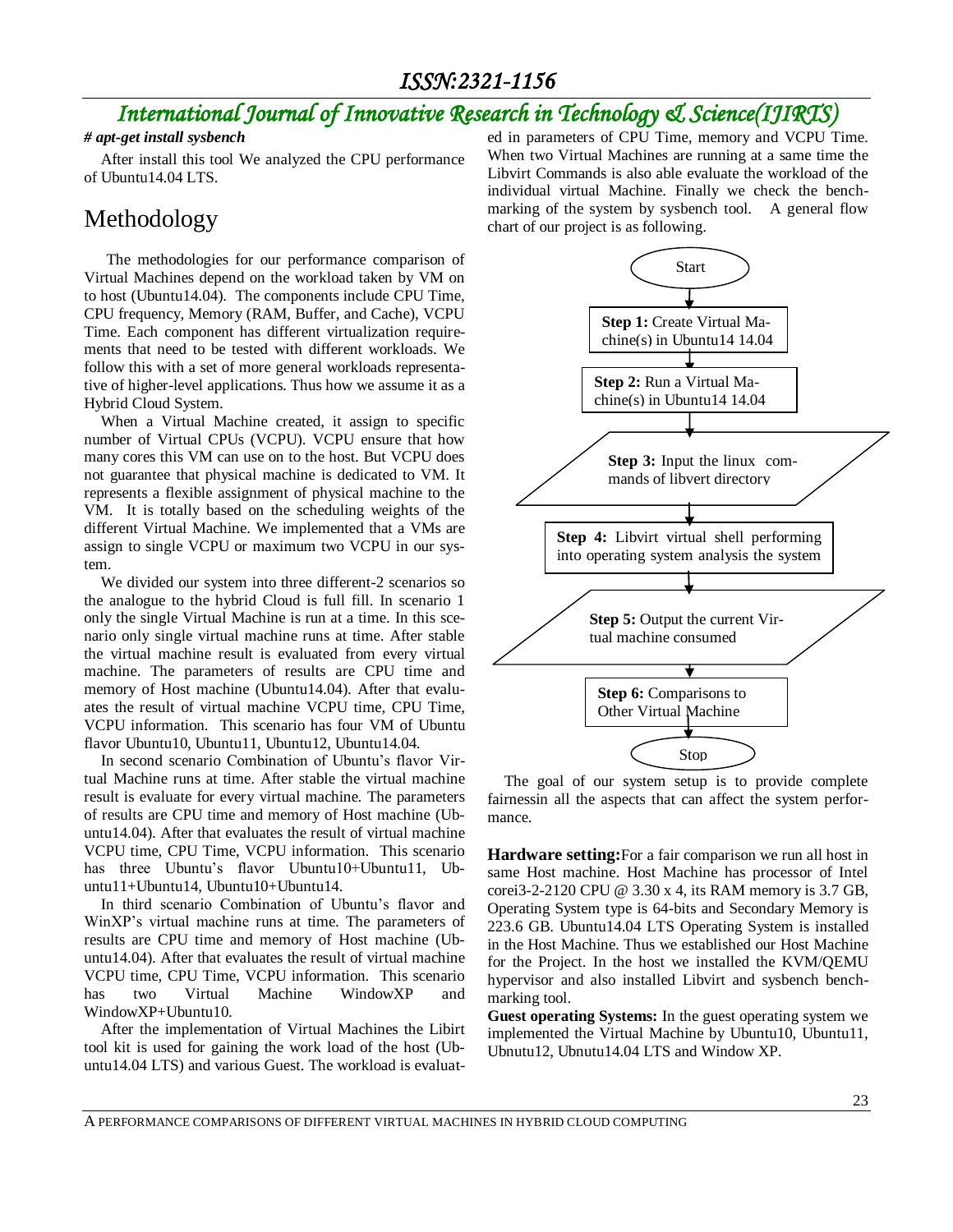## *International Journal of Innovative Research in Technology & Science(IJIRTS)*

## Result and Discussion

This work has three scenarios so result show according to that.

Scenarios 1: Results are taken of single virtual machine.



**Figure 1: percent CPU usage by the host machine while different-2 guest OS are running**

Figure 1 shows the comparative analysis of Host Machine (Ubuntu14.04) with the parameter CPU use. The Usage of CPU in Processing the Virtual machine Ubnutu14.04 consumes the maximum CPU Usage 5.8 %. So it clear that ubuntu14.04 consume the maximum CPU for processing the virtual machine. Ubuntu14.04 also consumes 3.8 % of CPU in User processing. This is the maximum in the all virtual machine. The only virtual machine which use the I/O wait is ubnutu10. While testing in memory comparison Ubnutu14.04 has least free memory which is 165252KiB.Ubuntu14 use the maximum memory and the ubuntu10 use the minimum memory of the host machine.



**Figure 2 VCPU Time usage by Virtual Machines**

Figure 2 shows the VCPU time of different-2 Virtual machine. This figure shows the both CPU core of the system VCPU time. Figureshows that the ubuntu14.04 takes the maximum VCPU time in both cores. The VCPU time of both core are 69.7 sec and 65.3 sec. as expected ubuntu10use. This figure show both part of VCPU it show the VCPU1 and VCPU2 time in sec. Ubnutn10 consume the minimum time of VCPU which is 8.2 sec for VCPU1 and 5.3 sec for VCPU2.

Scenario 2: Results are taken of Combination of Virtual Machine.



**Figure 3: percent CPU usage by the host machine while different-2 guest OS are running in Combinations**

Figure 3 shows the comparative analysis of Host Machine (Ubuntu14.04) with the parameter CPU usage while the combination of Ubuntu10 + Ubuntu11, Ubuntu11 + Ubuntu14, Ubuntu10 + Ubuntu14. It shows that usage time is taken by Ubnutu11+Ubnutu14 is 25.8 % which is highest in the all virtual machine with respect to other virtual machine. So it clear that Ubuntu11+Ubuntu14.04 consume the maximum CPU for processing the virtual machine. Ubuntu11+14 also use the I/O wait 5.8 %. So it clear that in stable state the combination of Ubuntu11+14 takes the highest CPU use percentage.

Ubnutu11+11 have least free memory (132650KiB) so it uses the memory maximum. After analyze the buffer memory the virtual machine again the ubuntu $11+14$  uses minimum buffer memory in all virtual machine which is (18708 Kib). After that analyzed the cache memory again the ubuntu $10+11$  uses the minimum cache memory which is  $(581608$  Kib). Ubntu11+14 have the maximum free memory  $(242716$  Kib). Thus we can say that ubuntu11+14 use the maximum memory and the ubuntu10+11 use the minimum memory of the host machine

Scenario 3: Results are taken of Combination Window XP and Ubuntu10



**Figure 4: percent CPU usage by the host machine while different-2 guest OS are running in Combinations**

INTERNATIONAL JOURNAL OF INNOVATIVE RESEARCH IN TECHNOLOGY & SCIENCE | VOLUME 2, NUMBER 6,